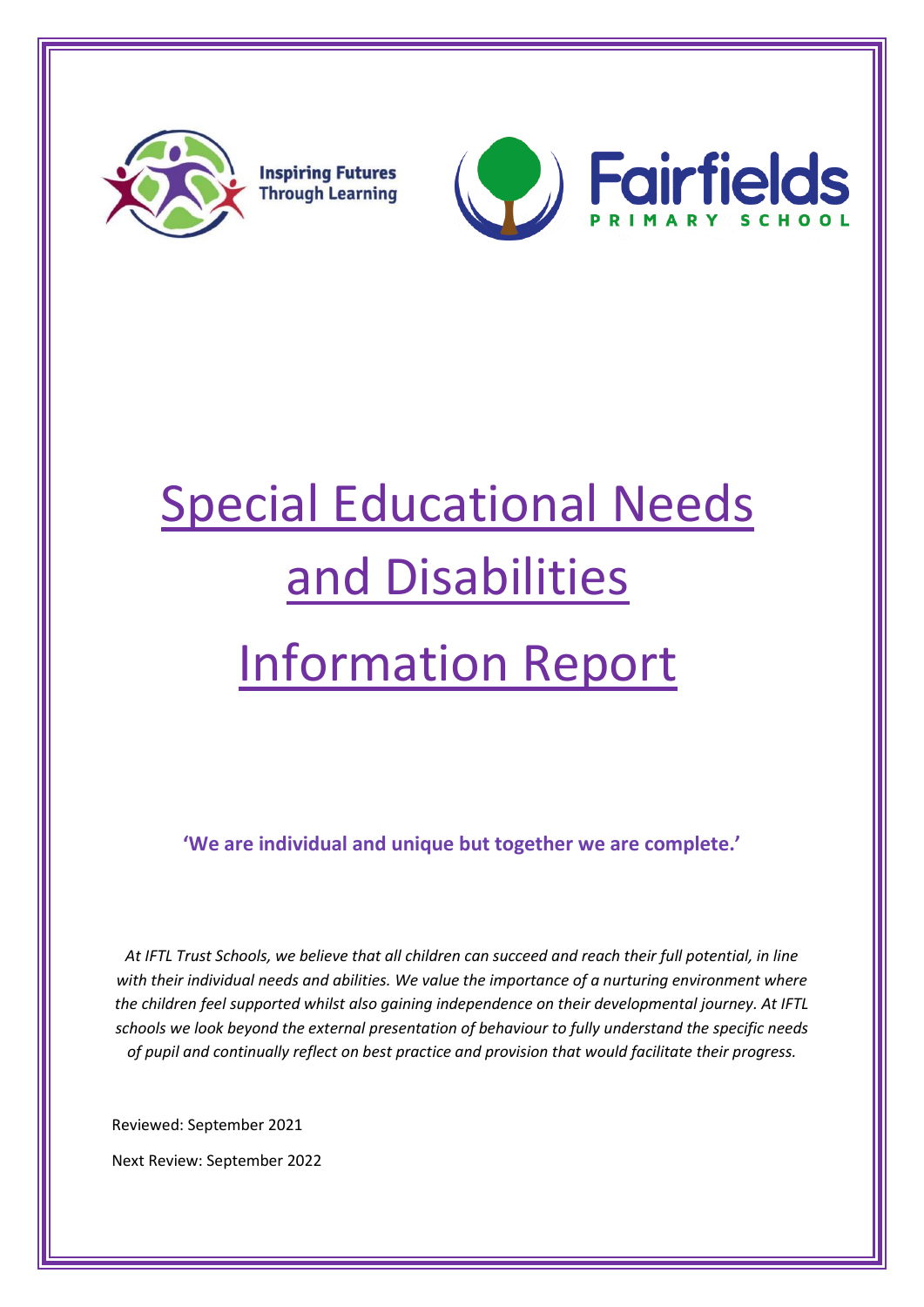#### What kinds of Special Educational Needs and Disabilities are provided for?

The Code of Practice (2014) explains that a child or young person has SEN if they have a learning difficulty or disability which calls for special educational provision to be made for him or her. This is due to a significantly greater difficulty in learning than the majority of others of the same age or has a disability which prevents or hinders him or her from making use of facilities of a kind generally provided for others of the same.

The four main broad areas of SEND are as detailed below:

- communication and interaction difficulties (including autistic spectrum disorder)
- cognition and learning difficulties
- social, emotional and mental health difficulties
- sensory or physical difficulties (including visual and hearing impairment)

These areas of SEND offer an overview of the range of needs and in many cases, children do have needs that cover more than one of these areas.

At Fairfields Primary School we offer support and provision to children across all these identified areas of need. We prepare to receive children with SEND transitioning into our school and ensure that when required the teachers and support staff receive training to understand the special educational need, to be able to give the appropriate support.

We are a fully inclusive school and continuously strive to provide the best for all our children, including those with SEND.

#### How does our school identify children with Special Educational Needs and Disabilities?

At Fairfields Primary School children are identified as having SEND through a variety of different strategies and assessments including:

- Concerns are raised by parents/carers.
- Concerns are raised by teaching staff or previous school.
- Assessment and tracking data.
- There is a change in the child's behaviour or self-esteem which impacts on their learning.
- Liaison with external professional including Speech and Language Therapists and Educational Psychologists.
- A medical diagnosis.

Throughout the Early Years Foundation Stage, Key Stage 1 and Key Stage 2 all children are assessed against nationally set criteria to assess their progress against all areas of learning and development. It is through this process that children who are not making progress are identified by their teachers.

Parents' and children's views and concerns are also taken into consideration. Teachers, Learning Support Assistants and parents play a vital role in raising concerns about other barriers to learning, such as behavioural, and social and emotional difficulties.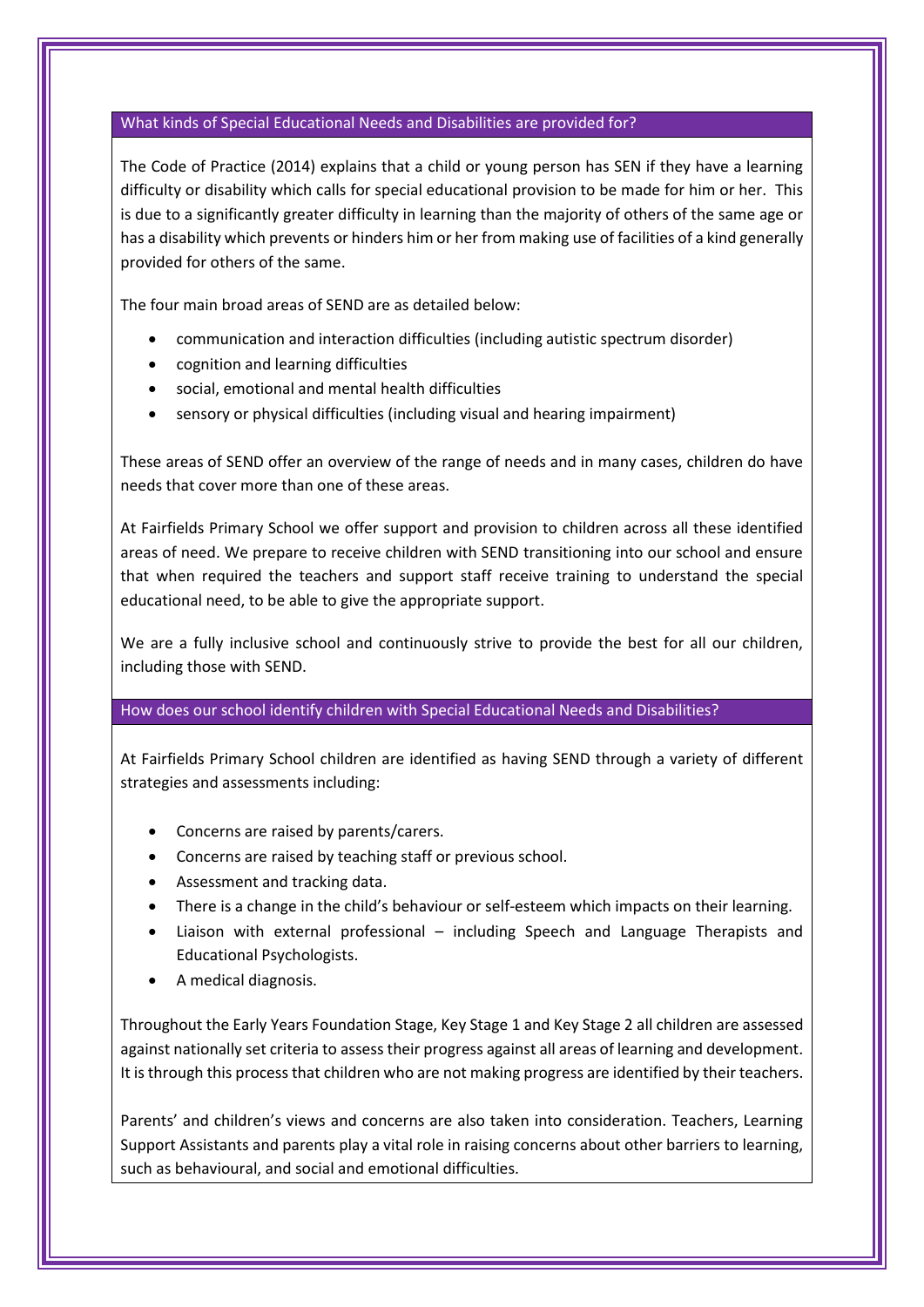To establish that the child has a SEND the school uses the Graduated Approach to assessing, identifying and providing for a pupil's special educational needs. The approach follows a model of assess, plan, do and review which recognises that there is a continuum of SEND, and that it may be necessary for some pupils to have additional support to make progress in the form of an intervention, targeted provision and/or personalised provision to make progress.

#### How does our school assess their needs?

A variety of assessment tools are used to assess a child's difficulties and determine the correct strategies/interventions to support them.

The following are regularly used in school:

- FACT (First Access Communication Tool) used to determine speech and language difficulties
- FACT+ used to determine social communication and interaction difficulties
- CoPS Assessment (Age 4-8) Early identification of Cognition and Learning difficulties
- LASS Assessment (Age 8-11) Early identification of Cognition and Learning difficulties
- Boxall Profile to identify social, emotional and behavioural difficulties
- SNAP (Special Needs Assessment Profile) specific learning difficulties
- SNAP behaviour assessment
- SDQ a short behavioural screening questionnaire used for 3-16 year olds
- Flourish Assessment

#### How will you support and communicate with me to help my child?

The class teacher will have overall responsibility for the planning and teaching of the curriculum for all children which is monitored by senior leaders throughout the school.

Should your child require additional support they may be included in an intervention group or specialist provision, which will be conducted by a teacher or teaching assistant. Alternatively, they may need small adaptations to support them with their learning in the classroom.

The interventions are planned in consultation with the Head of Pupil Support/ SENCo. All interventions for a child are recorded on the child's provision map and through the schools' provision map tracking procedures. The impact of interventions is measured and discussed at termly Pupil Review Meetings.

Children who receive support will have a Pupil Support Plan which will detail their needs within school.

Occasionally a child or family may need more specialist support from an outside agency. If the advice of a Specialist Teacher is required, parents` consent will initially be required for the needs of their child to be discussed. This will then trigger the involvement of the relevant departments at the Milton Keynes Council SEND Team.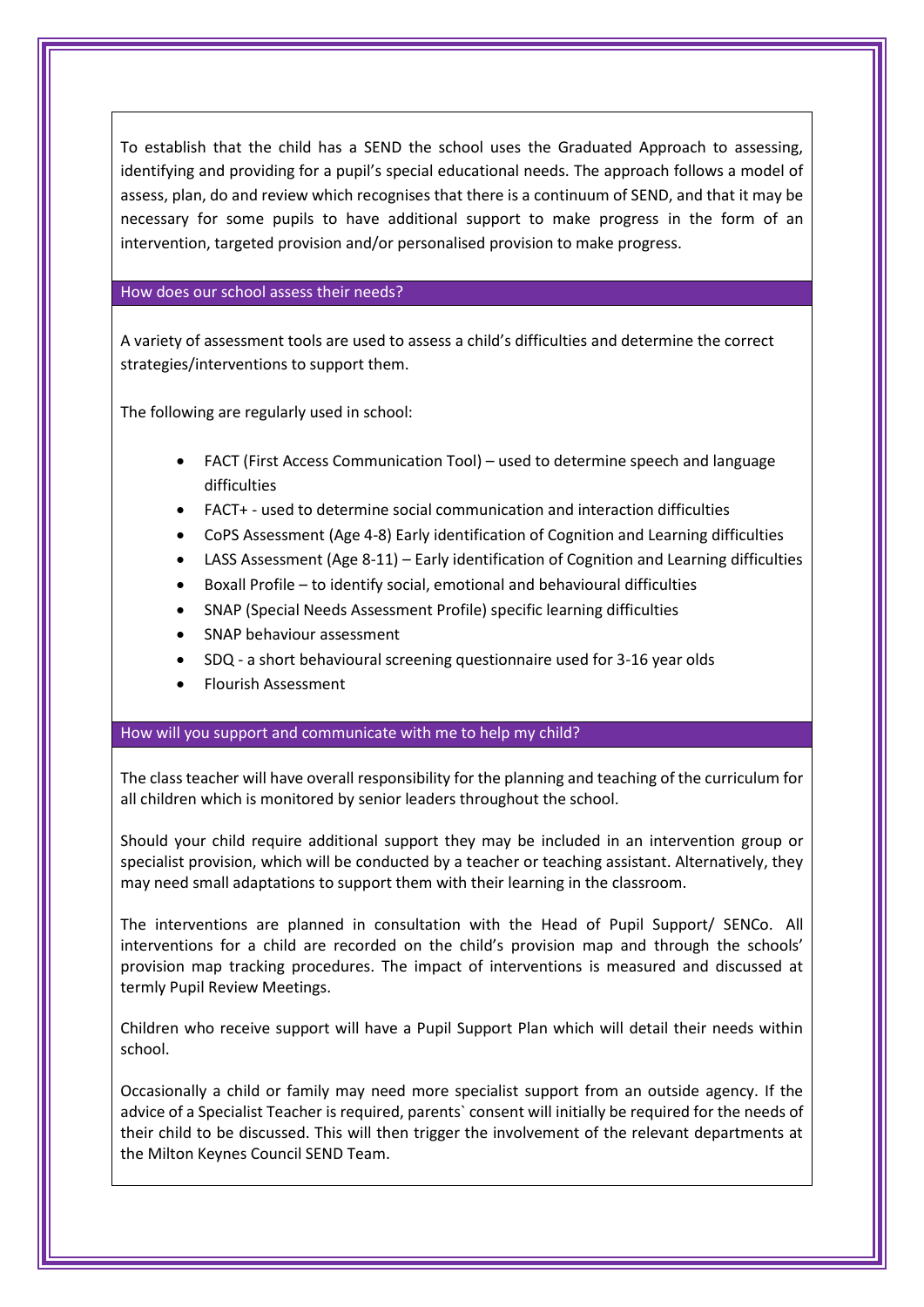For other external agencies such as Educational Psychologists, Speech and Language Therapists, parents` consent will initially be required and a consultation appointment will be arranged. The involvement of external agencies and the co-ordination of meetings is part of the role of the Head of Pupil Support/SENCo.

If your child has an Education, Health Care Plan, then parents are invited to planning, review and transition meetings as required. This process is co-ordinated by the Specialist Provision Teacher and Head of Pupil Support/SENCo.

The Governors of Fairfields School are responsible for entrusting a named person to monitor Safeguarding and Child Protection procedures. The Governors ensure that Fairfields School is as inclusive as possible and treat all children and staff in an equitable way. They also monitor and review the Accessibility Plan and all other statutory policies defined by the DfE.

We strongly believe parents/carers are central to all we do at Fairfields Primary School. We therefore operate an open-door policy and actively welcome the involvement from parents.

Class teachers are available at the end of the school day if you want to have an informal chat. If parents required a more detailed conversation, an appointment can be made with the class teacher and/or Head Inclusion (SENCo). All parents are also kept informed of their child's progress through parental consultations and the child's annual school report.

When children have a Pupil Support Plan and a provision map, parents and pupils will be invited to termly Pupil Progress Review Meetings. This is where progress, outcomes and interventions will be discussed and agreed upon in a collaborative approach.

At Fairfields we believe that the child's opinions are fundamental in ensuring they are happy and achieve within school. Pupils are therefore involved in all meetings with regards to their provision. Pupil Support Plans and provision maps are written in conjunction with the pupil and their parent.

The format of the annual review process for children with statements or EHC Plans also is focused on a more child centred approach where the pupil will be invited to participate in the meeting or part of the meeting to present their views if appropriate.

#### What will the review process look like?

Each term parents and pupils will be invited to a Pupil Review Meeting to review the provision that has taken place that term and assess if the children have achieved the short-term outcomes on their SEND Pupil Profile. This will be conducted by the class teacher.

If the child has an Education Health Care Plan, then parents are invited to planning, review and transition meetings as required as well as the termly Review Meeting. The school's SENCo, who is the provision lead for all children with Educational Health Care Plans, will be present, alongside the class teacher and parents within this meeting. Parents and the school team around the child will also be invited to a Person-Centred Annual Review.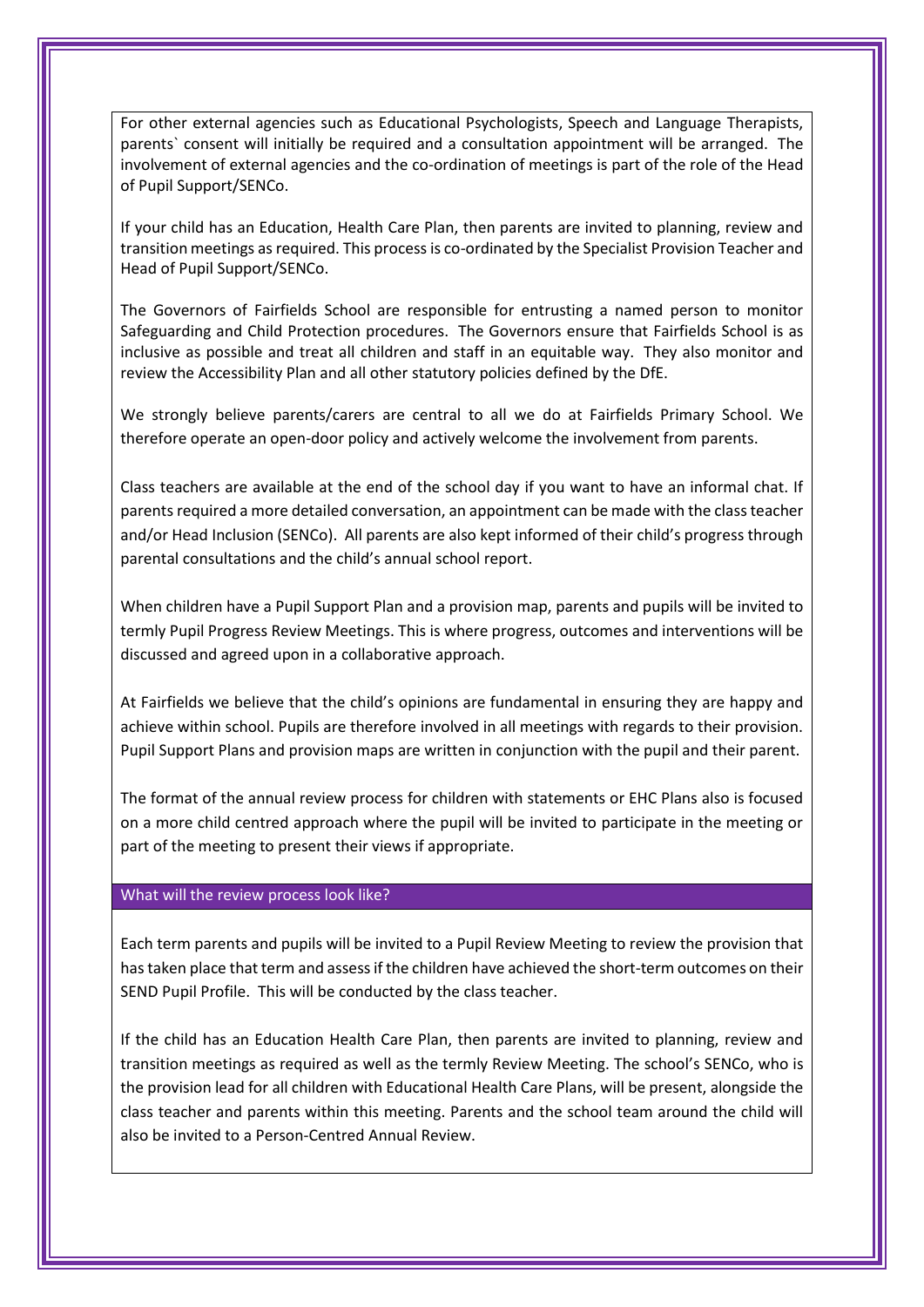In addition, we always adopt an open-door policy and actively encourage any parent/carer to share any concerns, however small.

#### How will my child be prepared and supported during transition?

When children with SEND transition to Fairfields Primary School, all information from the previous school will be requested and shared with the new teaching team in order to ensure timely intervention and awareness of needs. If required, an observation may also take place at the previous school to gain a full understanding of successful strategies and the provision in place. Additional visits to our school may also be organised as part of the transition process in order to make children more familiar with the routines and layout of the school. These opportunities are all tailored to the individual needs in order to support smooth transition to the school.

If a child is transitioning from Fairfields Primary School, all SEND information is passed on to the receiving school and a transition meeting may be set up with the SENCo of the receiving school, the parents and the pupil (if appropriate). Fairfields Primary School will also support any additional transition visits to the receiving school or for members of staff to come into our school in order to build the relationship with the pupil. Invitations are also extended to the receiving school for Annual Review Meetings.

### How will my child be taught within the school?

All children are entitled to universal high-quality teaching, adapted to children's individual needs to enable them to access the curriculum.

Learning activities will be differentiated to support children in accessing the lesson at a level appropriate to their learning and developmental stage. Lessons will use a range of visual, aural and kinaesthetic elements to interest and engage children. The learning activities take into account children's needs and they are planned in order to remove any barriers to the curriculum.

#### How will the curriculum and school environment be matched to my child's needs?

Some children may require the curriculum to be adapted in order to remove any barriers that would prevent them from assessing lessons. We therefore find ways in which all pupils can take part in lessons and out-of-school activities. As a school we regularly review the way in which resources are matched to the needs of all the children. Adjustments may be in the form of using word processors or oral recording devices instead of recording information in a traditional format. It may also be specialist equipment, such as coloured overlay, pencil grip or fiddle bands. Advice from external agencies is welcomed in order to further develop and train staff in adaptations to lessons.

Within some year groups, the number of children within each group for English and Maths may also be smaller to allow for more focused teaching of children with higher level needs. As a school, we adopt dyslexia and autistic friendly strategies within the learning environments across all learning environments.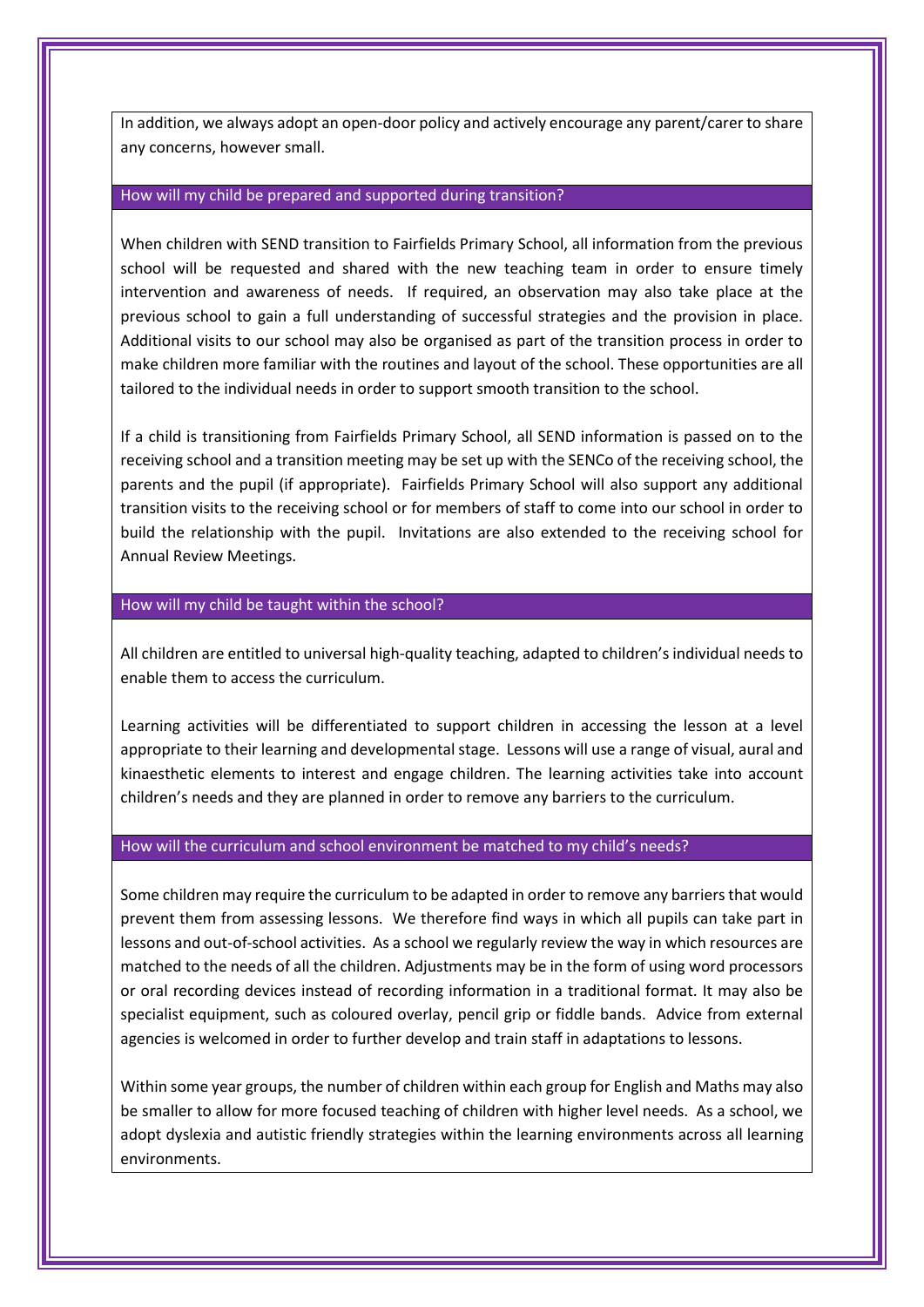At Fairfields, we feel access to all areas of school life is important and have a policy and accessibility plan detailing how we ensure this happens.

#### What training has been provided for staff at our school?

The member of staff with Statutory Responsibility for SENCo recently completed the National Award for Special Educational Needs Coordination through the University of Bedfordshire.

All staff within the school receive access to regular training related to special educational needs and disabilities.

Fairfields School also has access to local authority training as appropriate.

Fairfields School has access to the Milton Keynes Teaching School Alliance training program – and training courses are accessed regularly, depending upon the changing needs of the cohort.

The Pupil Support Team at Fairfields Primary School consists of the Head Pupil Support (SENCo), and SEND Assistant. As we are an ever-expanding school however, the structure of the team is continually reassessed in light of developing needs. For the academic year 2020-21 an additional member of the teaching staff is working in collaboration with the SENCo in order to expand capacity and levels of expertise.

The school also employs Learning Support Assistants and Nursery Nurses who work with children within the different year groups. Within the year groups, there are also interventions carried out by experienced teachers. All staff within the school receive access to regular training related to special educational needs and disabilities. Fairfields Primary School also has access to local authority training as appropriate. We provide our staff with specific training as the needs of the children arise.

#### How can specialist expertise be accessed?

When a child is demonstrating further cause for concern or their learning needs are more complex than can be met by the school interventions, targeted and personalise provision then the school will engage with relevant external agencies.

This is triggered when the pupil:

- continues not to make adequate progress
- continues working at levels significantly below that of their peers even when teaching approaches have been targeted on an identified area of weakness
- has emotional or behavioural difficulties which substantially or regularly interfere with the child's own learning or that of the other learners despite taking part in an individualised behaviour management programme
- has sensory or physical needs and requires regular advice and or visits from a specialist service or specialist equipment
- has on-going communication and interaction difficulties that impede the development of social relationships and causes substantial barriers to learning. For these children the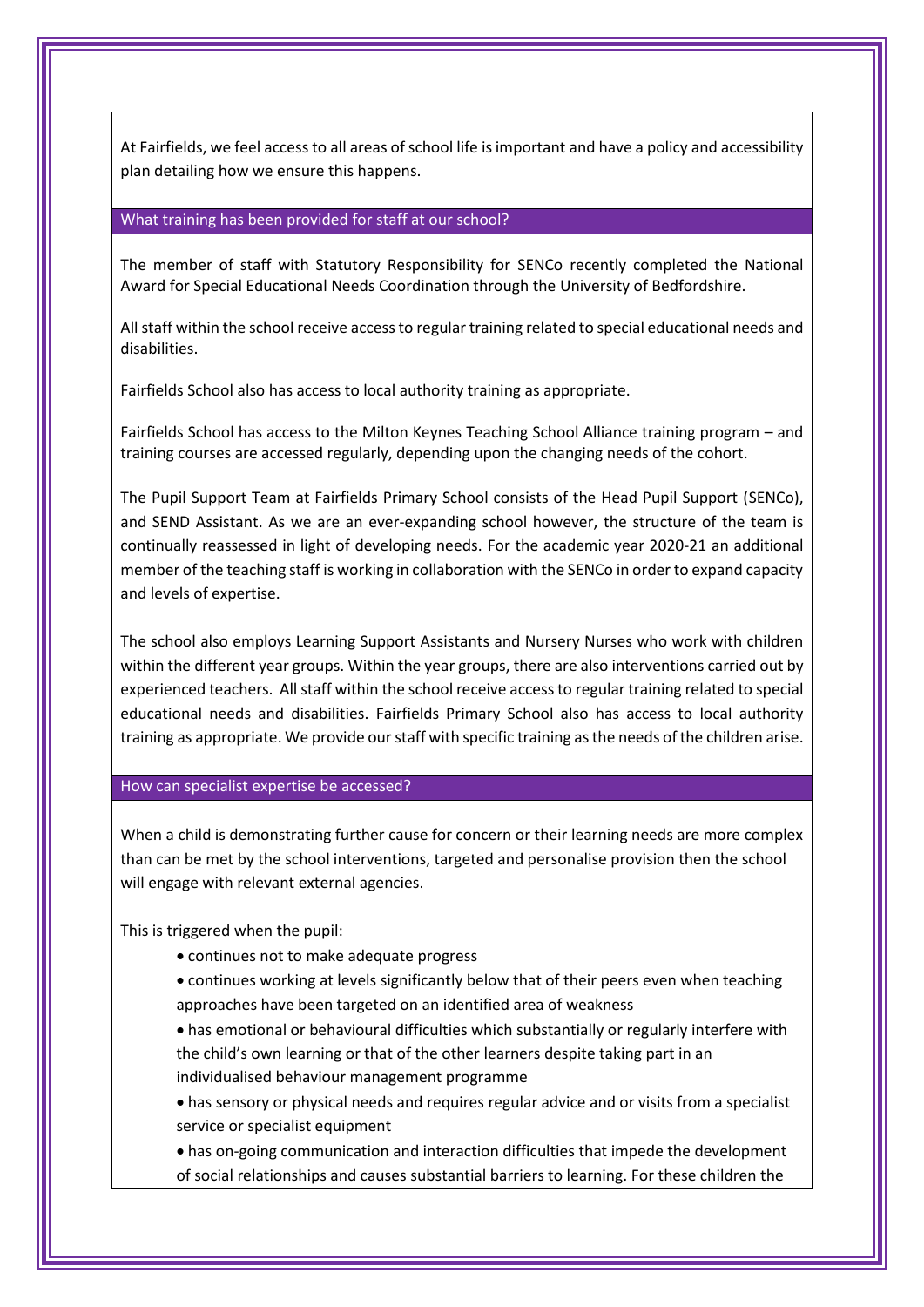difference between their attainment and that of the other children is widening and needs further investigation. A request for external agencies to be involved follows a decision taken jointly by school staff in consultation with the parents. Those visiting school will have access to the pupil's records in order to establish the strategies already tried and parental permission must be given.

We work closely with:

- the Local Authority specialist teaching team
- health services GPs, school nurse, speech and language therapists, paediatricians, physiotherapists, occupational therapists
- social services social workers and educational psychologist

#### How do we evaluate our practices within our school?

As a school we are continually reflecting upon our own practice in a critical yet constructive manner. The Governing body, Headteacher and Head of Pupil Support hold all staff accountable for the provision and progress of those children within their cohorts who have additional needs.

The schools dedicated SEND Governor, Headteacher and Head of Pupil Support meet regularly to discuss the progress of children with SEND across the school; the way in which resources are being deployed; as well as strategic improvements for the department.

Being part of the wider IFTL networking group, the SENCo of the school meets every half term to discuss further developments to the SEND provision within the school. The impact of any new initiatives or changes are then routinely discussed at a Senior Leadership level.

How does the school ensure an inclusive environment for all?

At Fairfields Primary School we work extremely hard to make sure children are fully included with their peers within learning experiences both inside and outside the classroom. Risk assessments are carried out and procedures put in place to enable all children to participate, wherever possible, in consultation with parents/carers.

If a health and safety risk assessment suggest that an intensive level of 1:1 support is required or that an activity may not be suitable for a child, then this will be discussed with the parents prior to the trip or activity. Every measure is taken to fully include every child as long as it is safe to do so.

#### How does the school support my child's wellbeing?

At Fairfields Primary School we pride ourselves on outstanding pastoral support and acknowledge that at some time within their school life all children may need extra support from their class teacher, or another professional within the school community.

If however, children need further opportunities this may include: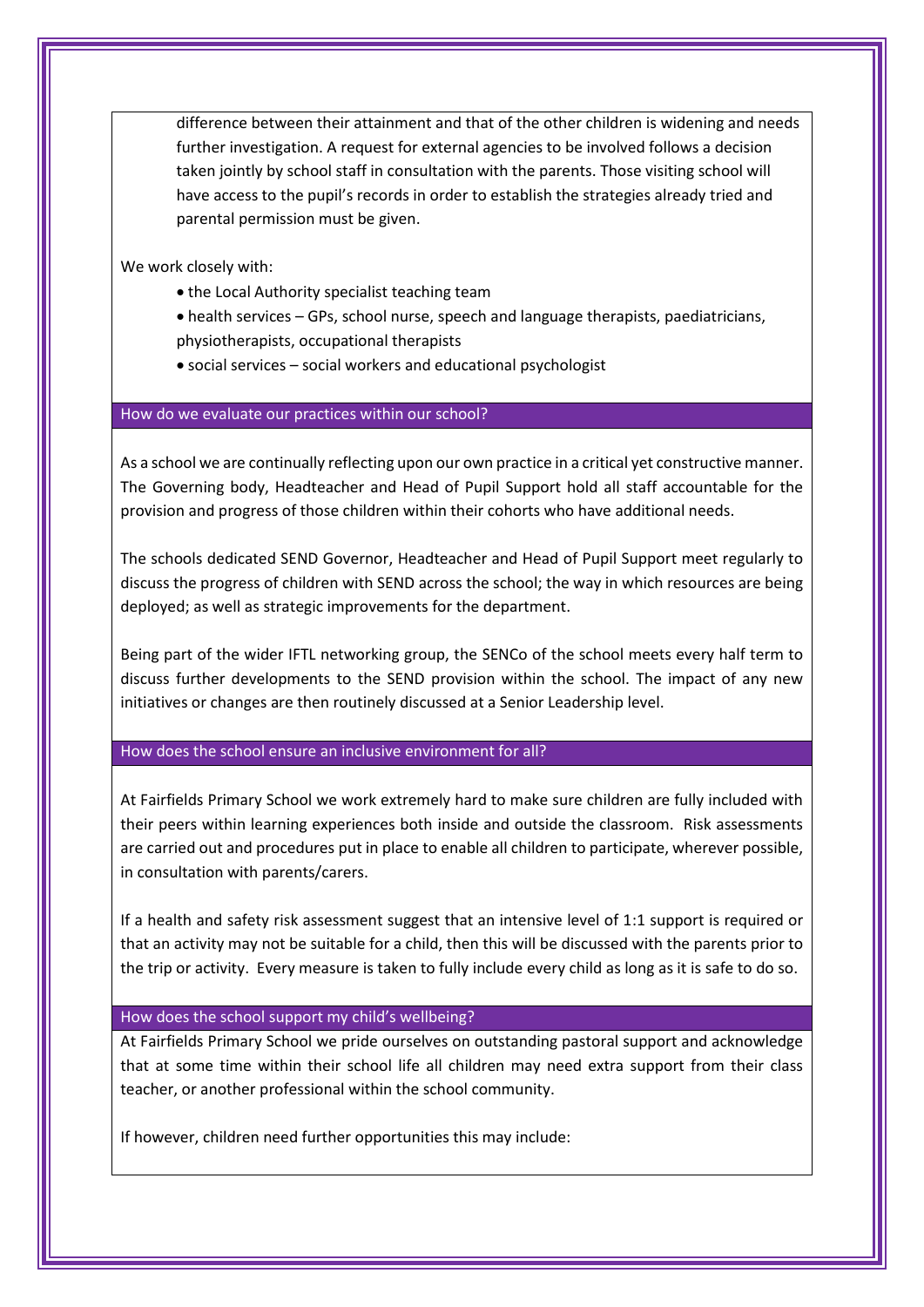- Opportunities to talk through concerns with members of staff.
- Access to the Cura sensory room or Pastoral Lead
- Time with the SENCo to further explore feelings, anxieties and behaviour.
- Access to small group work to promote confidence, self-esteem, emotional awareness, anger management or social interaction
- Play time support such as a play buddy, teaching staff or support staff to promote games, activities and social interactions.

What additional support is available for a child who is looked after by the Local Authority and Special Educational Needs and Disabilities?

Other professionals involved can be:

- A social care team who support the family and engage with the school
- The virtual school who provide schools with information, tools to raise attainment and training Additional financial support
- Pupil Premium Plus additional funds to help school meet the needs of a child

Who do I contact if I need further support or information about the provision for my child?

#### **School:**

At Fairfields Primary School, the first point of contact will be your child's class teacher either in person or by phone.

Should you wish to discuss your child's special educational needs or disabilities further please contact the school and request to speak to -

- Mr Matthew Shotton Executive Headteacher
- Mrs Donna Tagg Deputy Headteacher
- Mr Martin Gallop Assistant Headteacher, Head of Pupil Support and SENCo
- Mrs Marilyn Jones Pastoral Lead and SEND Assistant

Meetings can also be arranged with either the Head of Pupil Support and SENCo –

Mr Martin Gallop or Mrs Marilyn Jones by appointment.

# **External Agencies:**

Milton Keynes Council - 01908 253414 Parent Partnership - 01908 254518 Educational Psychology Service – 01908 367333 Children's and Families Practices – 01908253169 Speech and Language Therapy Team – 01908 209305 Children and Adolescent Mental Health Services – 01908 607501